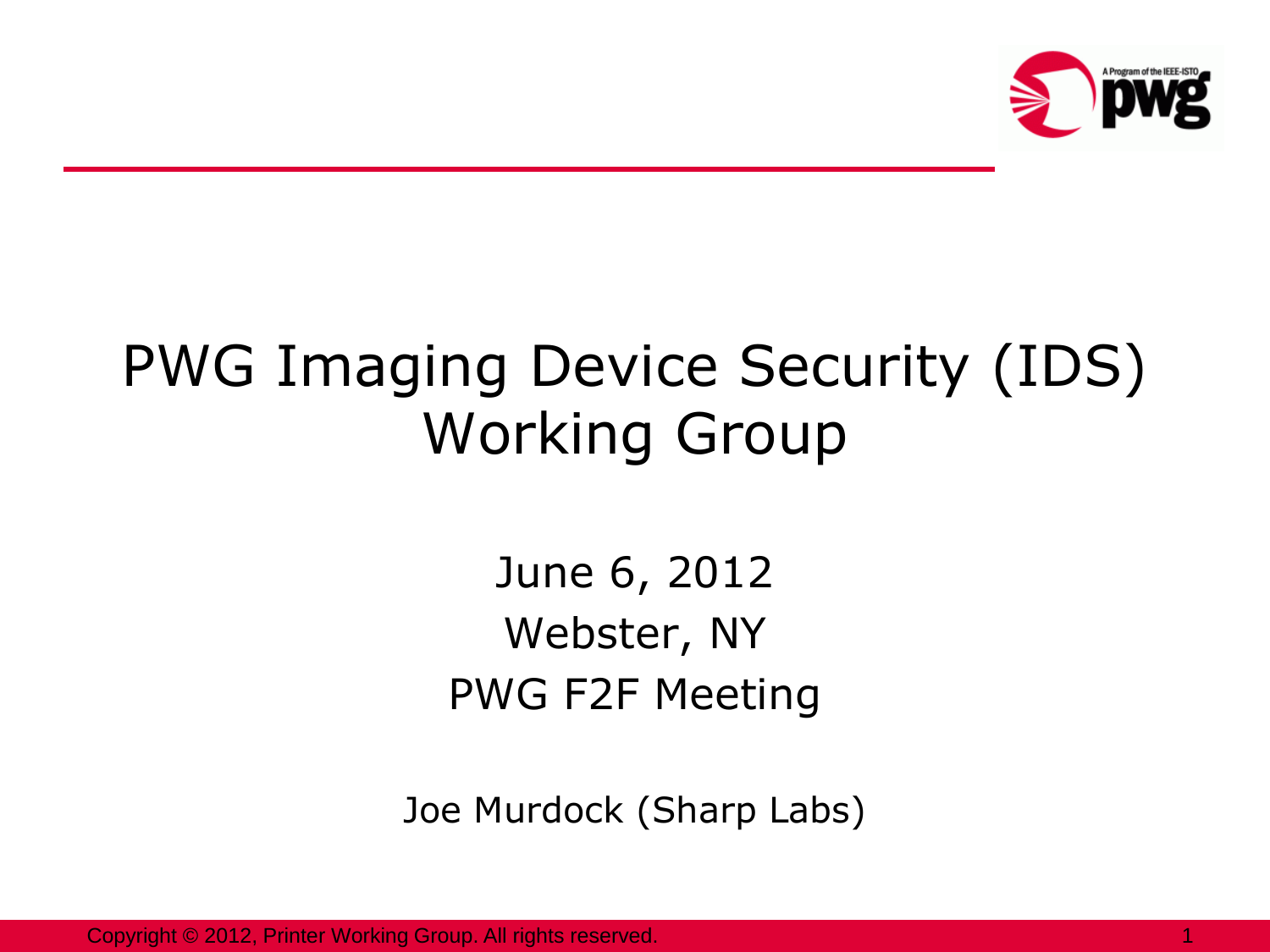Agenda



#### IDS Session 9:00 – 12:00

Topics HCD Attributes TNC/NEA IDS Model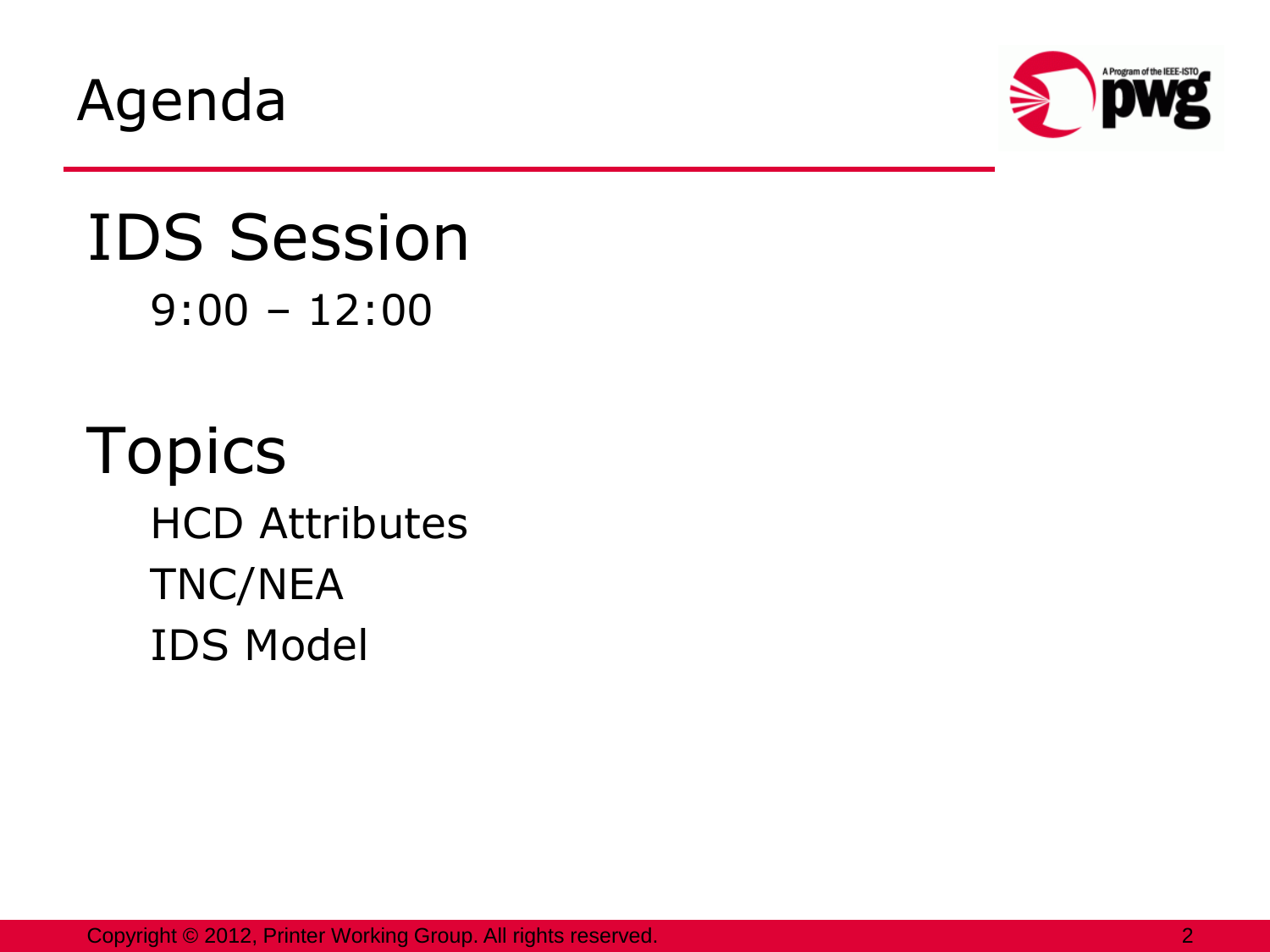## Administrative Tasks



- Select minute-taker
- Introductions
- IP policy statement: *"This meeting is conducted under the rules of the PWG IP policy". If you don't agree, the Eastman School of Music may have free concerts.*
- Approve Minutes from May 31 conference Call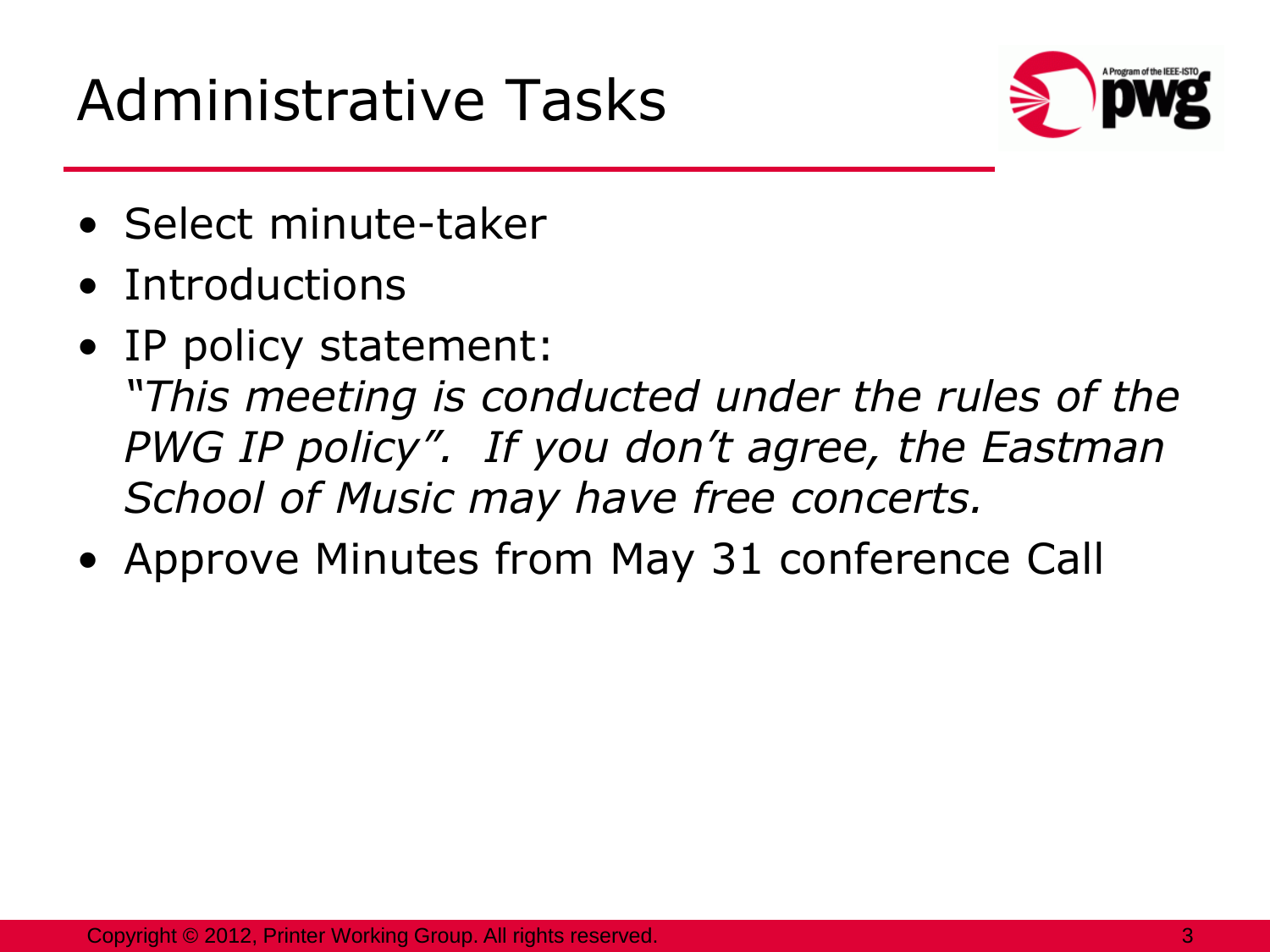# • IDS WG Secretary:

IDS WG Officers

• Jesse Sanchez (Intel)

• Joe Murdock (Sharp)

• IDS WG Chair

- IDS WG Document Editors:
	- HCD-ATR: Jerry Thrasher (Lexmark), Joe Murdock (Sharp)
	- HCD-TNC: Ira McDonald (Samsung)
	- IDS-Model: Joe Murdock (Sharp), Ira McDonald (Samsung), Ron Nevo (Samsung)
	- IDS-Log: Mike Sweet (Apple)
	- IDS-IAA: Joe Murdock (Sharp)

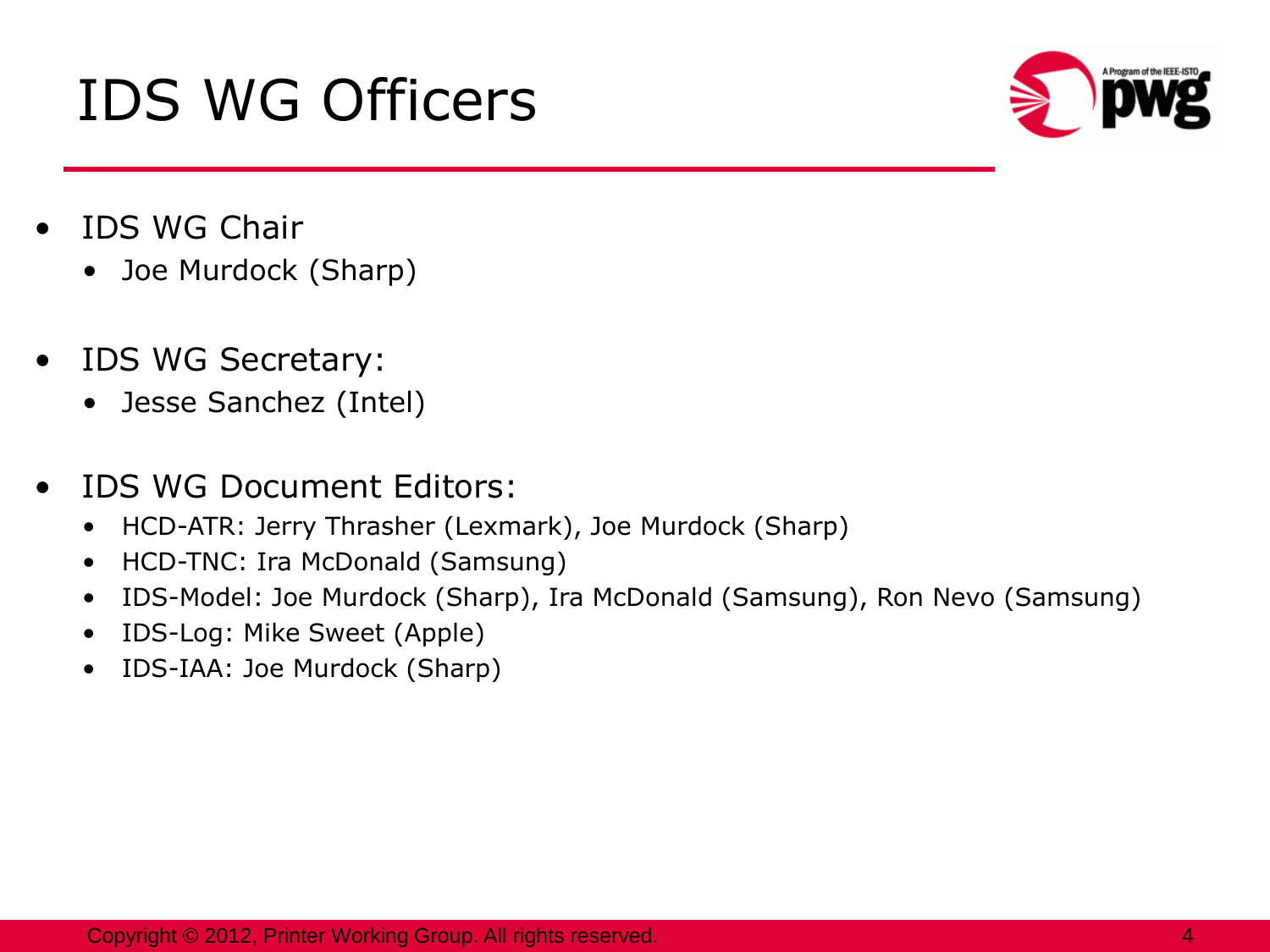## Action Items



| <b>Action</b><br>Item # | <b>Entry date</b> | <b>Assignee</b>      | Type           | <b>Action</b>                                                                                                                                                                                                   | <b>Status</b> | <b>Disposition</b>                         |
|-------------------------|-------------------|----------------------|----------------|-----------------------------------------------------------------------------------------------------------------------------------------------------------------------------------------------------------------|---------------|--------------------------------------------|
| 81                      | 2/3/2011          | Joe Murdock          | <b>IDS-LOG</b> | Find the user role definitions in the IA&A or schema documents and                                                                                                                                              | P             | look at Oauth, OPenId, XACML, SAML, DMTF,  |
|                         |                   |                      |                | limport them into the LOG document                                                                                                                                                                              |               | IEEE 2600, and the MIBs, for existing role |
|                         |                   |                      |                |                                                                                                                                                                                                                 |               | definitions that we can use                |
| 112                     | 8/4/2011          | Joe Murdock          | <b>IAA</b>     | add some verbiage to the Security Considerations section about<br>how to handle multiple negotiate security element requests; add<br>security elements to system elements, and security ID to XSSL<br>lelements | P             |                                            |
| 124                     | 4/27/2012         | Ira McDonald         | HCD-ATR        | Add boilerplate text for multi-valued attributes in IDS Attributes                                                                                                                                              |               | Add statement about attribute grouping     |
| 125                     | 4/27/2012         | <b>Michael Sweet</b> | <b>IDS-LOG</b> | Send prototype experience for PWG Common Log Format                                                                                                                                                             |               |                                            |

Copyright © 2012, Printer Working Group. All rights reserved.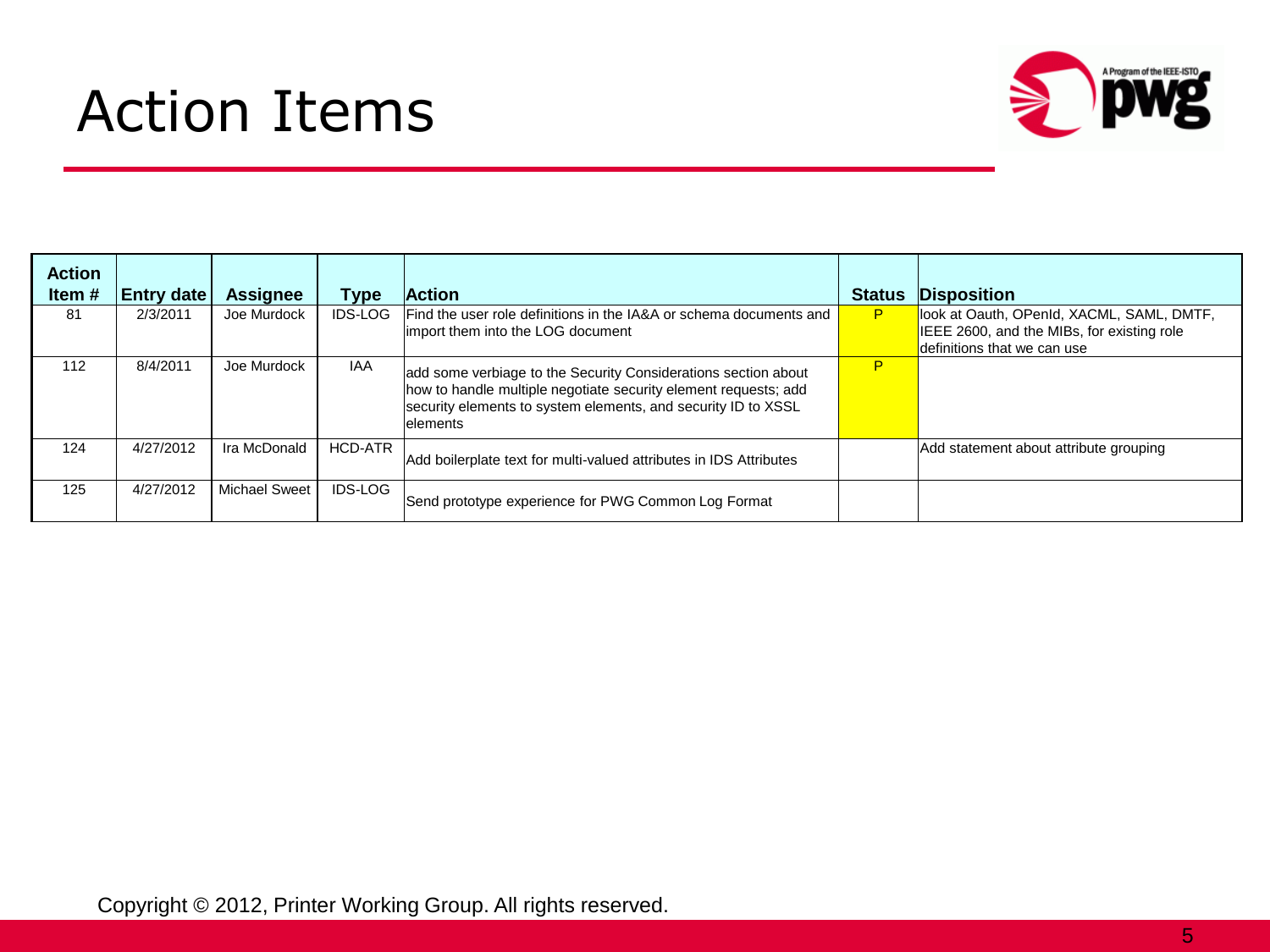### Active Documents



- HCD-TNC Binding
	- Interim Draft

<ftp://ftp.pwg.org/pub/pwg/ids/wd/wd-ids-tnc10-20120422-rev.pdf>

- HCD-Assessment-Attributes <ftp://ftp.pwg.org/pub/pwg/ids/wd/wd-idsattributes10-20120531-rev.pdf>
- HCD-NAP Binding <ftp://ftp.pwg.org/pub/pwg/ids/wd/wd-ids-napsoh10-20120531-rev.pdf>
	- IDS-LOG <ftp://ftp.pwg.org/pub/pwg/ids/wd/wd-ids-log10-20111219-rev.pdf>
		- Draft
- IDS-Model

<ftp://ftp.pwg.org/pub/pwg/ids/wd/wd-ids-model10-20120605-rev.pdf>

- Draft
- IDS-IAA

<ftp://ftp.pwg.org/pub/pwg/ids/wd/wd-ids-iaa10-20111005-rev.pdf>

• Draft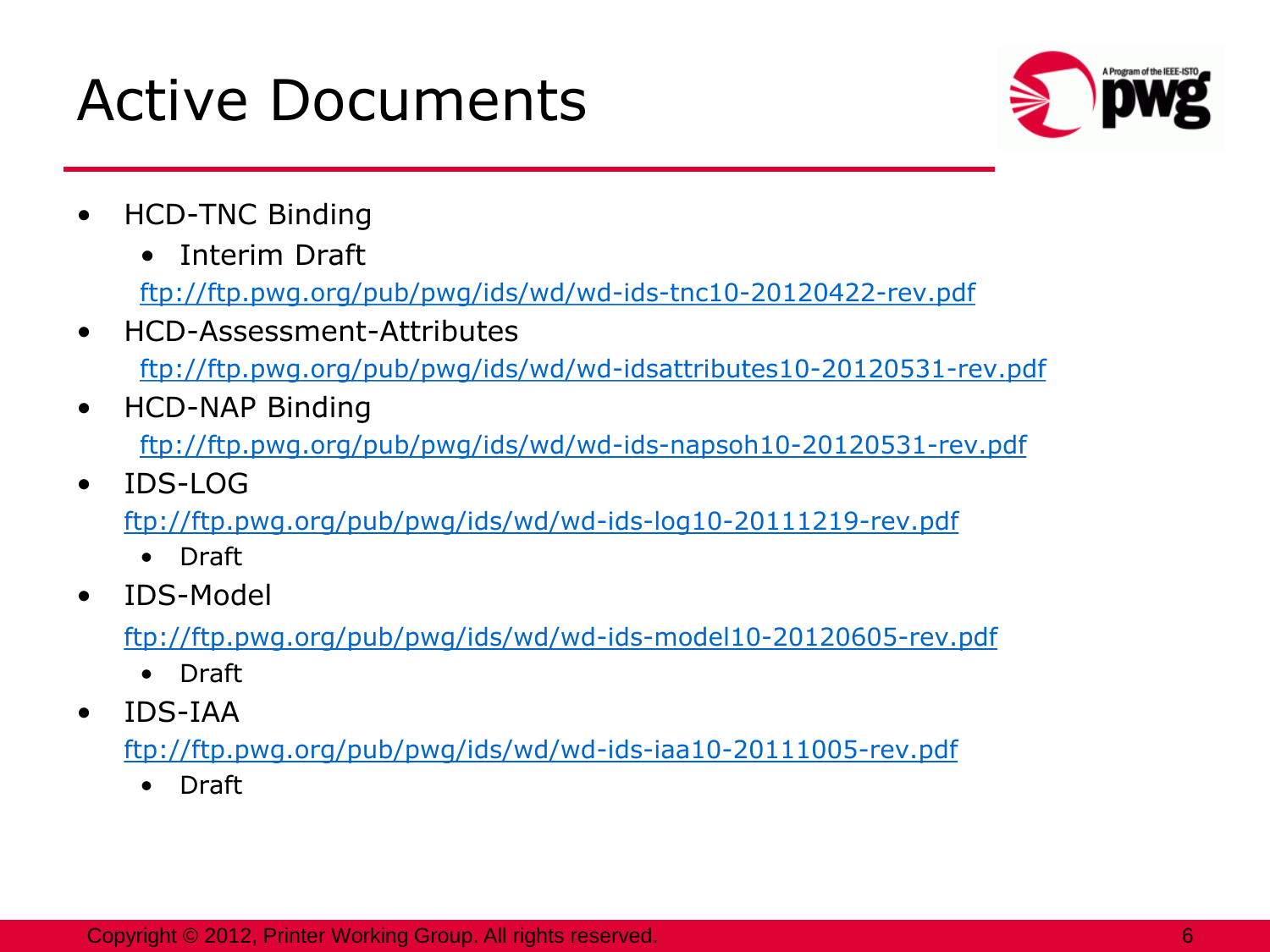#### IDS Health Attributes



- IDS-ATTR Specification Review <ftp://ftp.pwg.org/pub/pwg/ids/wd/wd-idsattributes10-20120531.pdf> [ftp://ftp.pwg.org/pub/pwg/ids/wd/wd-idsattributes10-20120531\\_rev.pdf](ftp://ftp.pwg.org/pub/pwg/ids/wd/wd-idsattributes10-20120531_rev.pdf)
- IDS-NAP SoH Specification Review

IDS-NAP Binding spec is being put to bed <ftp://ftp.pwg.org/pub/pwg/ids/wd/wd-ids-napsoh10-20120531.pdf> <ftp://ftp.pwg.org/pub/pwg/ids/wd/wd-ids-napsoh10-20120531-rev.pdf>

- IDS Health focus is now on the TNC binding, as the rest of the computer industry appears to be moving in that direction.
- New issues
	- Attribute Grouping
		- How do we want to handle multiple collections of related information
			- Example is multiple firmware versions, where complete firmware version information includes Firmware Name, Firmware Version, FirmwareStringVersion and FirmwarePatches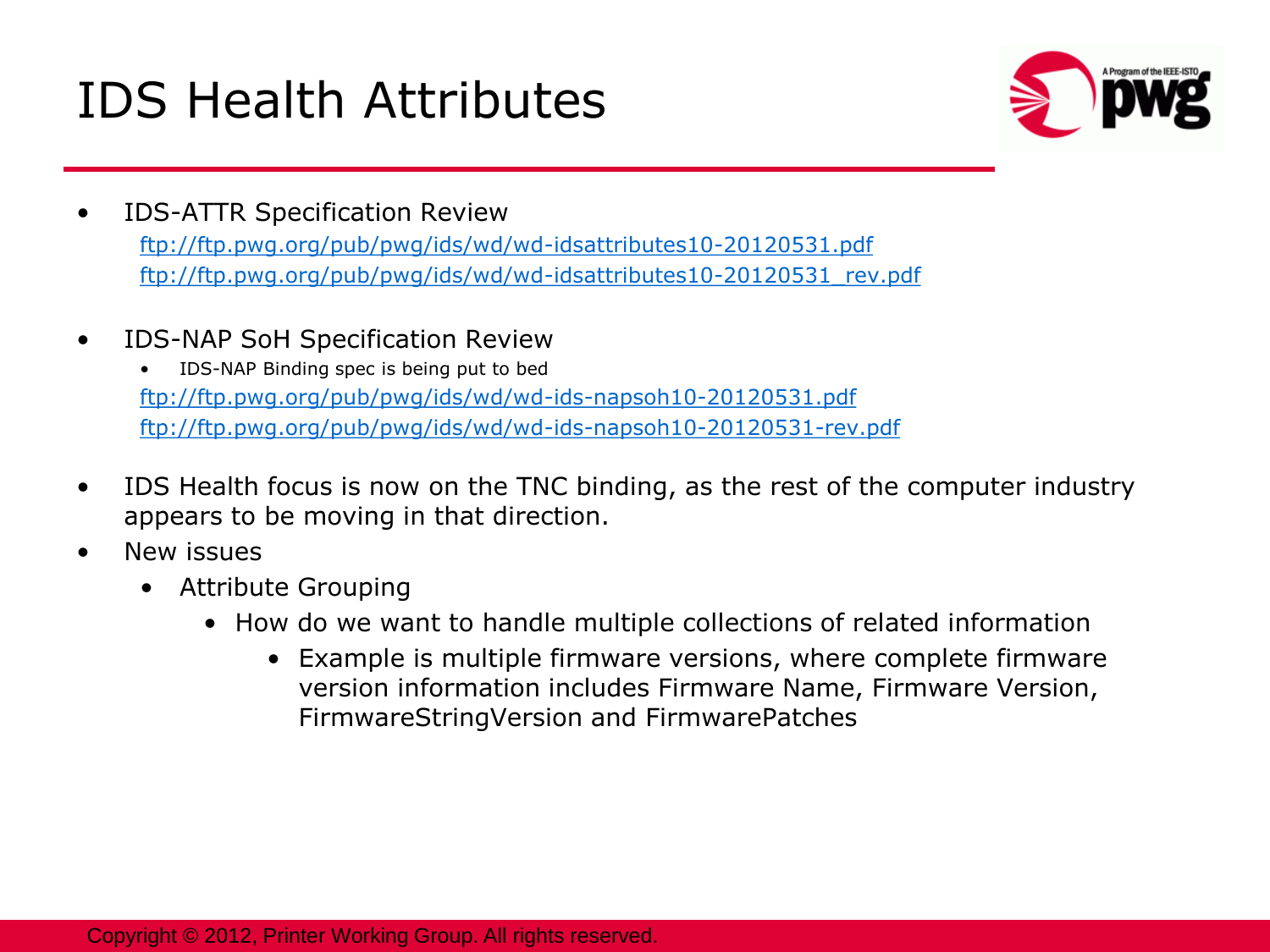#### TNC/NEA Binding



- **News Updates** 
	- IETF NEA spec for TNC Posture Transport over TLS (for reassessments and periodic health monitoring) has gone to IETF Last Call.
	- IETF NEA spec for TNC PT over EAP (initial network access) is nearing completion in the WG for future IETF Last Call.
	- These are the last two TCG TNC specs to be adopted and enhanced in IETF.
	- TCG TNC WG plans to issue parallel TNC updated specs in late summer when these RFCs are published (we hope).
	- TCG TNC editors have offered to contribute to the PWG HCD-TNC Binding specification.
- TNC Binding Document Review

<ftp://ftp.pwg.org/pub/pwg/ids/wd/wd-ids-tnc10-20111422-rev.pdf> [ftp://ftp.pwg.org/pub/pwg/ids/wd/wd-ids-tnc10-20111422.pdf](ftp://ftp.pwg.org/pub/pwg/ids/wd/wd-ids-tnc10-20111205.pdf)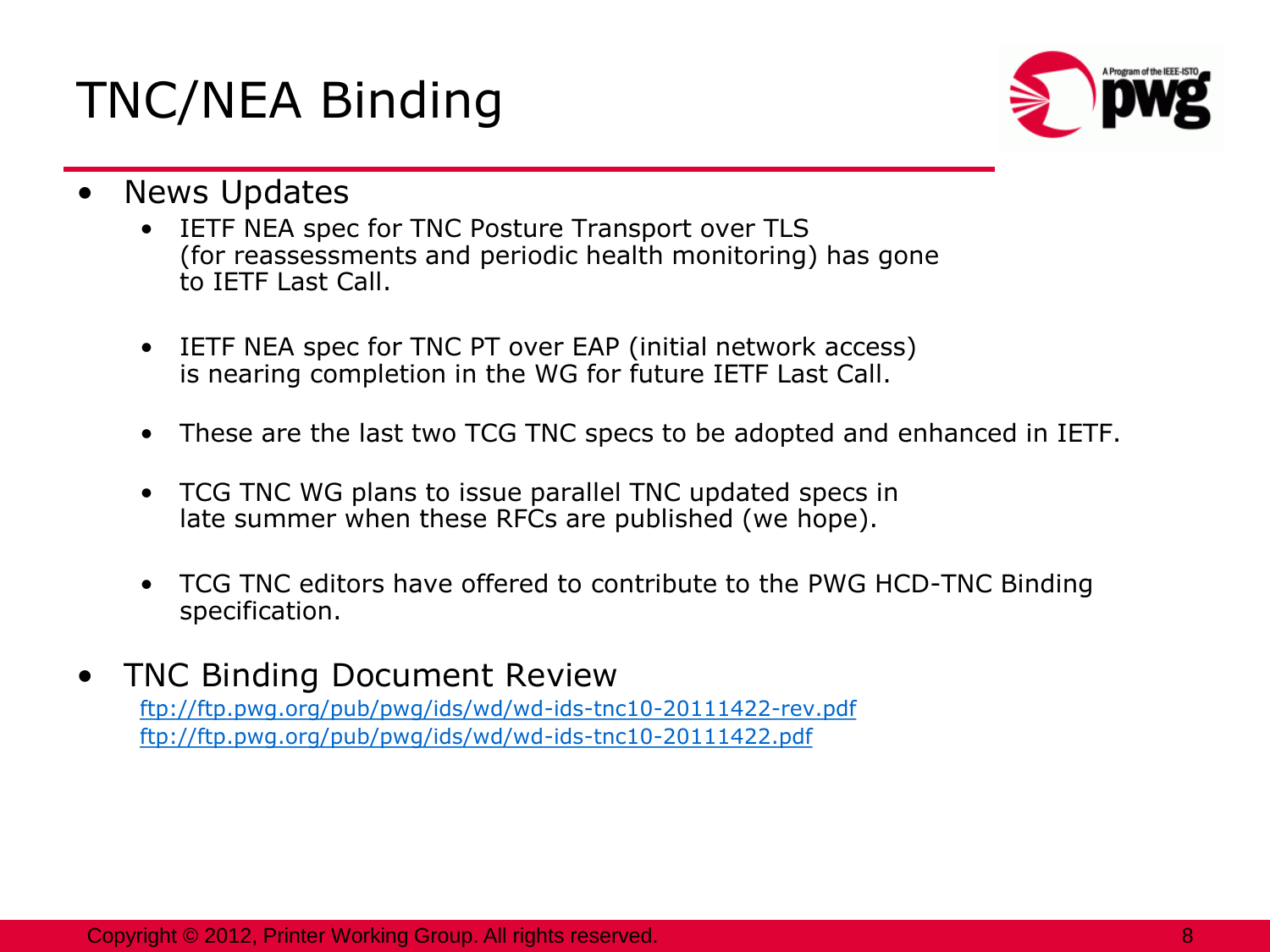



#### • IDS-Model Specification Review

<ftp://ftp.pwg.org/pub/pwg/ids/wd/wd-ids-model10-20120605-rev.pdf> <ftp://ftp.pwg.org/pub/pwg/ids/wd/wd-ids-model10-20120605.docx> <ftp://ftp.pwg.org/pub/pwg/ids/wd/wd-ids-model10-20120605.pdf>